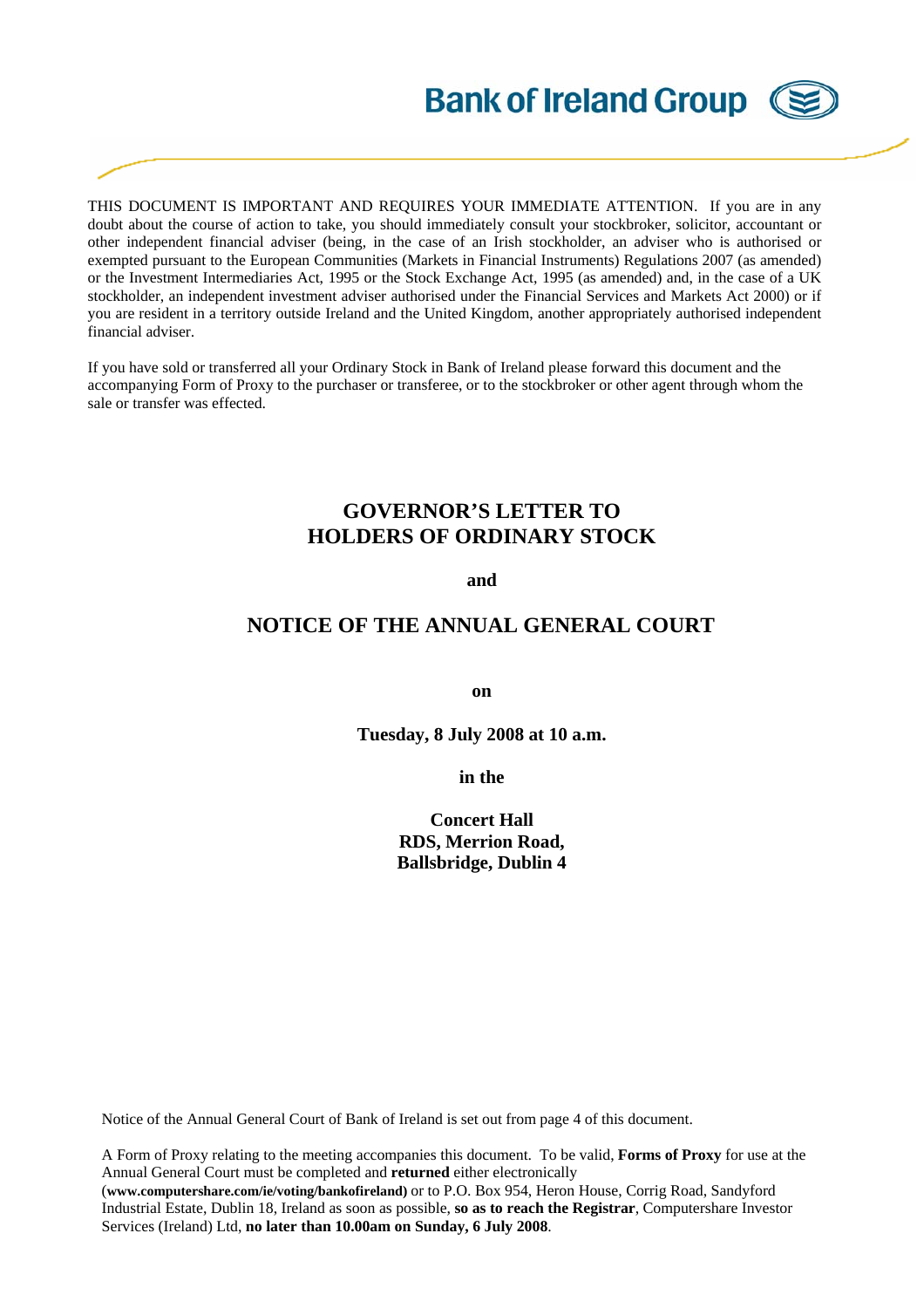# **Bank of Ireland Group (SE**

*Governor* 

*Head Office Lower Baggot Street Dublin 2*

10 June 2008

Dear Stockholder,

Notice of the Annual General Court to be held at 10 a.m. on Tuesday, 8 July 2008, at the RDS, Merrion Road, Ballsbridge, Dublin 4 is set out on pages 4 to 6 of this document.

The Court of Directors is recommending for your approval all the resolutions that will be proposed at the meeting. I will comment on a number of the resolutions as follows:

**Item 3** relates to the election and re-election of Directors.

It is a requirement of the Bank's Bye-Laws that each Director should be subject to reelection at intervals of not more than three years. Richard Burrows, David Dilger, George Magan, Declan McCourt and John O'Donovan retire at the 2008 Annual General Court and, being eligible, offer themselves for re-election.

I am pleased to confirm that, following formal performance evaluation, the Court unanimously concluded that each of the above Directors is a very effective member of the Court and demonstrates continuing commitment to the role.

A biography on each Director standing for re-election is contained on pages 44 and 45 in the Annual Report and Accounts.

Apart from the usual business there are 5 items of special business, as set out below, which I would like to bring to your attention.

#### **Item 5 and Item 6 - Renewal of authority to purchase and re-issue units of stock**

Under the resolution at Item 5 of the Notice, the Directors are seeking to renew the general authority granted last year for the Bank to make market purchases of its own stock. The maximum price that may be paid for each unit of stock purchased is 5% above the average closing price of the stock on the Irish Stock Exchange for the five business days immediately preceding the purchase, while the minimum price that may be paid is the nominal value of a unit of stock. **The authority to make market purchases will be exercised only if the Directors consider it to be in the best interests of the Bank and its stockholders.** If this authority were utilised in full, then the level of outstanding options to subscribe for 17,164,835 units of Ordinary Stock would represent 1.9% of the issued Ordinary Stock, compared with 1.72% at present.

The resolution at Item 6 of the Notice seeks to determine the re-issue price range at which stock purchased and held as treasury stock may subsequently be re-issued off-market. The re-issue price of treasury stock for the purposes of any employee stock scheme will be the price provided for in such scheme; otherwise, the re-issue price will be in the range 95% to 120% of the average closing price of the stock on the Irish Stock Exchange for the five business days immediately preceding the day on which the stock is re-issued.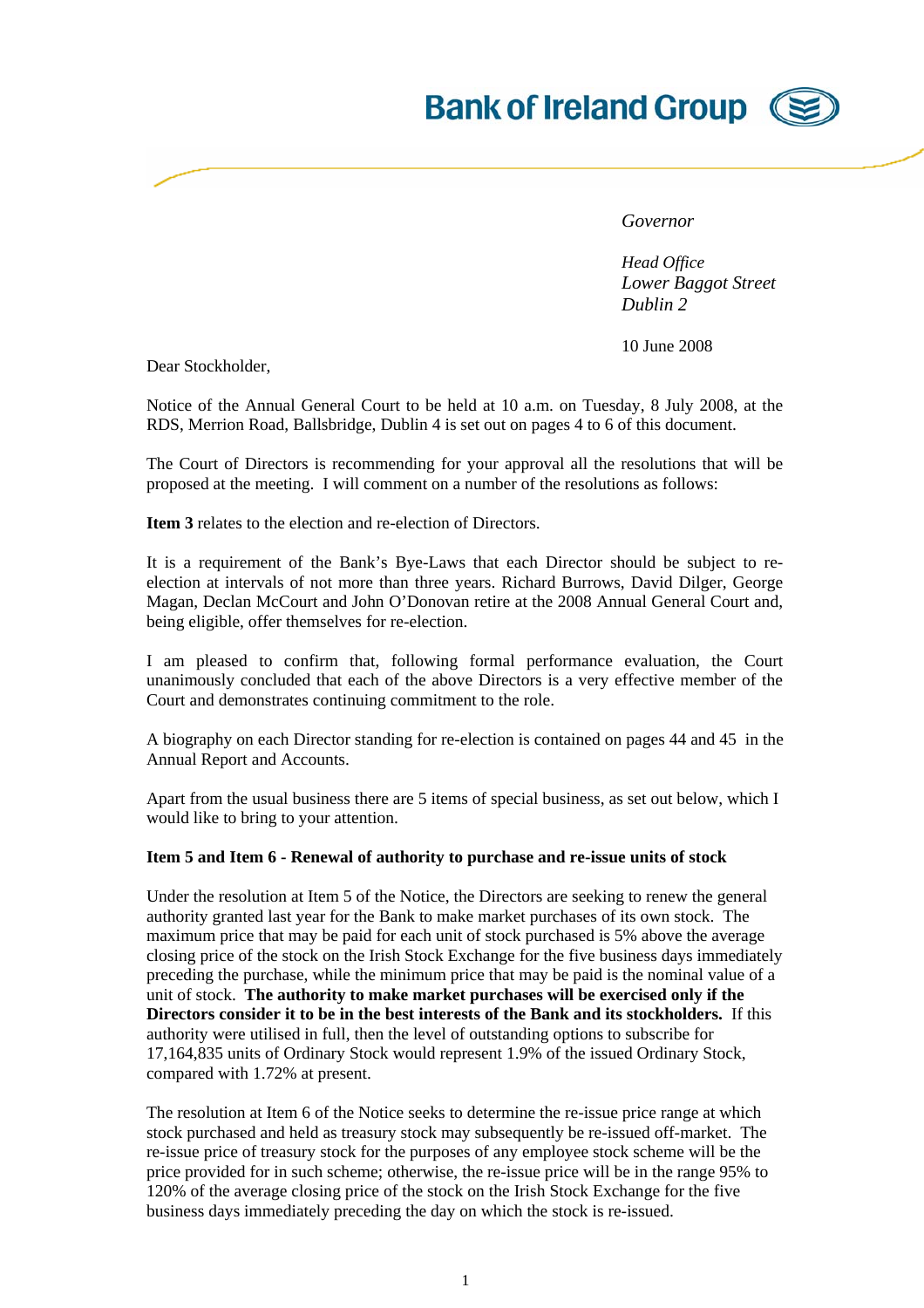#### **Item 7 and Item 8 - Renewal of authority to allot Ordinary Stock on a non-pre-emptive basis**

Under the resolution at Item 7 of the Notice, the Directors are seeking the renewal of the authority, as granted last year, to allot up to the equivalent of 5% of the issued Ordinary Stock *for cash* on a non-pre-emptive basis (i.e. other than on a pro rata basis to stockholders). This approximates to a nominal amount of €32 million.

Under the resolution at Item 8 of the Notice, the Directors are seeking a general authority, similar to that granted last year, to allot and issue Ordinary Stock *otherwise than for cash* for the purpose of, or in connection with, the acquisition of any company, undertaking, business or assets. This authority shall be for a nominal amount not exceeding, at the date of the passing of the resolution, the lesser of 15% of the issued Ordinary Stock or the authorised but unissued Ordinary Stock in the capital of the Bank.

As a result of the passing of these resolutions stockholders will have granted two distinct and separate authorisations empowering the Directors to allot and issue Ordinary Stock on a nonpre-emptive basis.

The authorities being sought will remain in force until 7 October 2009 or the date of the Annual General Court in 2009, whichever is the earlier. **There are currently no plans to issue any Ordinary Stock on foot of either of these authorisations.**

#### **Item 9 - Electronic and web communications**

This resolution is designed to change the Bye Laws to fully reflect the Transparency (Directive 2004/109/EC) Regulations, which came into force in July 2007 and which enhance the ability of companies to communicate with shareholders by electronic and/or website communications. If this resolution is passed, the Bank will contact each stockholder in writing requesting his or her consent to the use of electronic means to convey information. Those stockholders who do not wish to receive documents or information by electronic means may request that they continue to receive them in paper form. In any event, a stockholder retains the right to request, at any time, that relevant information be conveyed in paper form. The above Regulations provide that where shareholders do not reply within a reasonable period of time, to a request for consent to use electronic means, they may be deemed to have consented to it. In such circumstances, the Bank will cease to send the Report and Accounts, which will be available on the Bank's website (www.bankofireland.com).

#### **Recommendation**

The Directors believe that all the resolutions proposed to the Annual General Court are in the best interests of the Bank and its stockholders as a whole and accordingly recommend that you vote in favour of them, as they intend to do in respect of their own beneficial holdings amounting to 1,626,227 units of Ordinary Stock.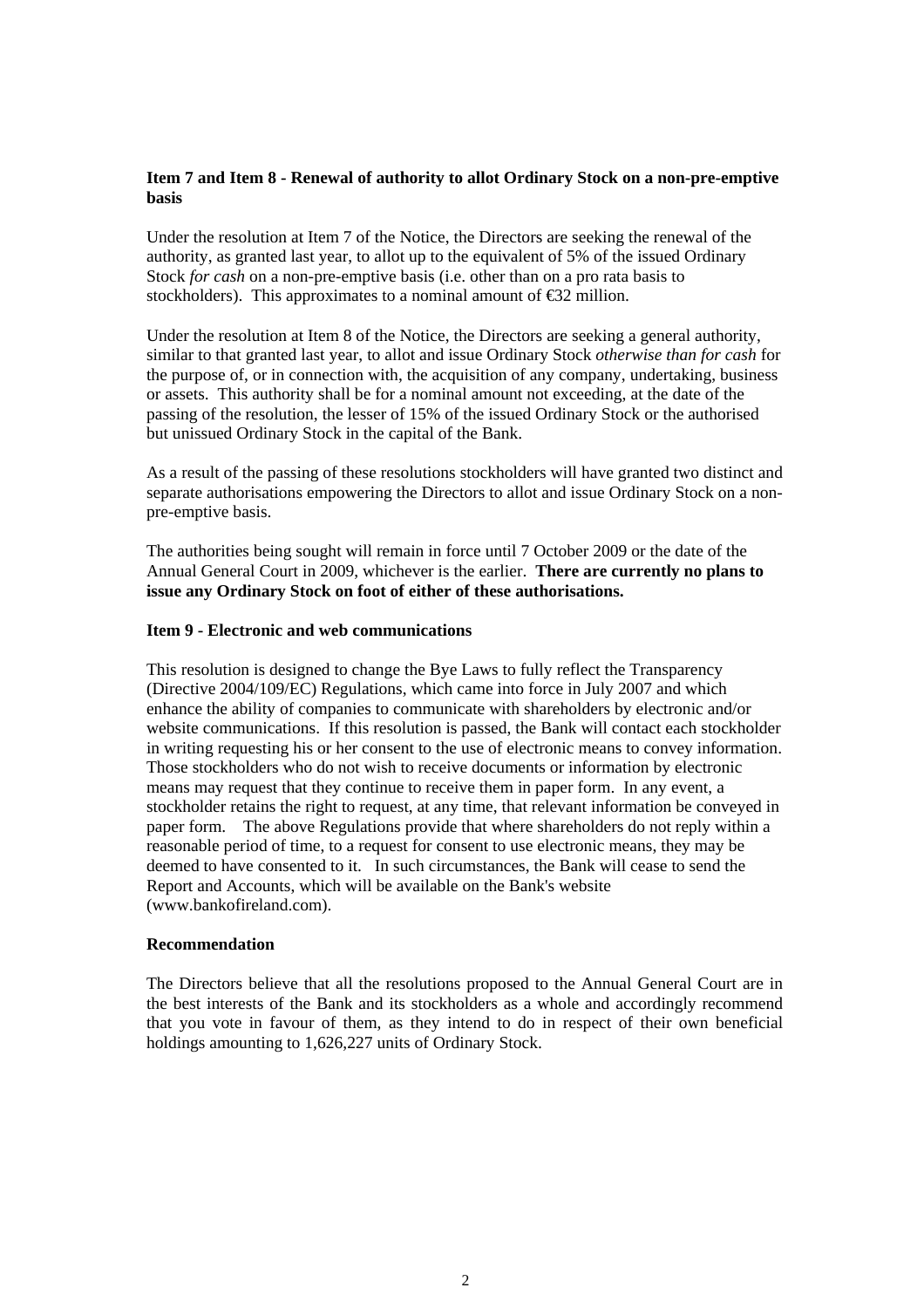#### **Action to be taken**

You will find a Form of Proxy accompanying this document for use in connection with the Annual General Court. The Form of Proxy should be completed and returned as soon as possible to the Registrar, Computershare Investor Services (Ireland) Ltd, either electronically (**www.computershare.com/ie/voting/bankofireland**) or to P.O. Box 954, Heron House, Corrig Road, Sandyford Industrial Estate, Dublin 18, Ireland and in any event, in order to be valid, so as to arrive not later than 10.00am on Sunday, 6 July 2008. The lodging of a Form of Proxy will not preclude a stockholder from attending and voting in person at the Annual General Court.

If you would like to submit a question in advance of the Annual General Court, please send it by email to **agcquestions@boimail.com** or send it in writing with your Form of Proxy to the Registrar. I will respond to questions raised when the item of business to which they relate is under consideration by the meeting. Any other questions submitted, that are not relevant to the meeting, will be responded to subsequently by an appropriate executive.

Finally, in the interests of protecting the environment and promoting efficiency in our company, I would ask you to consider electing, through our registrar (www.computershare.com/register/ie), to:

- receive your stockholder documentation on-line as soon as it is published on our website. As well as being speedier and less bulky, you can access some or all of the information at your convenience;
- amalgamate separate holdings of stock into a single account, if you currently have more than one stock account, so as to eliminate duplication of material and postage;
- have your dividend credited electronically to your bank account, if you choose to take cash rather than additional stock. This will ensure earlier and safe receipt.

#### **If you wish to attend the Annual General Court, please detach your Attendance Card from your Form of Proxy and bring it with you to the meeting.**

Yours sincerely,

 $l_1, l_2$ 

**Richard Burrows**  Governor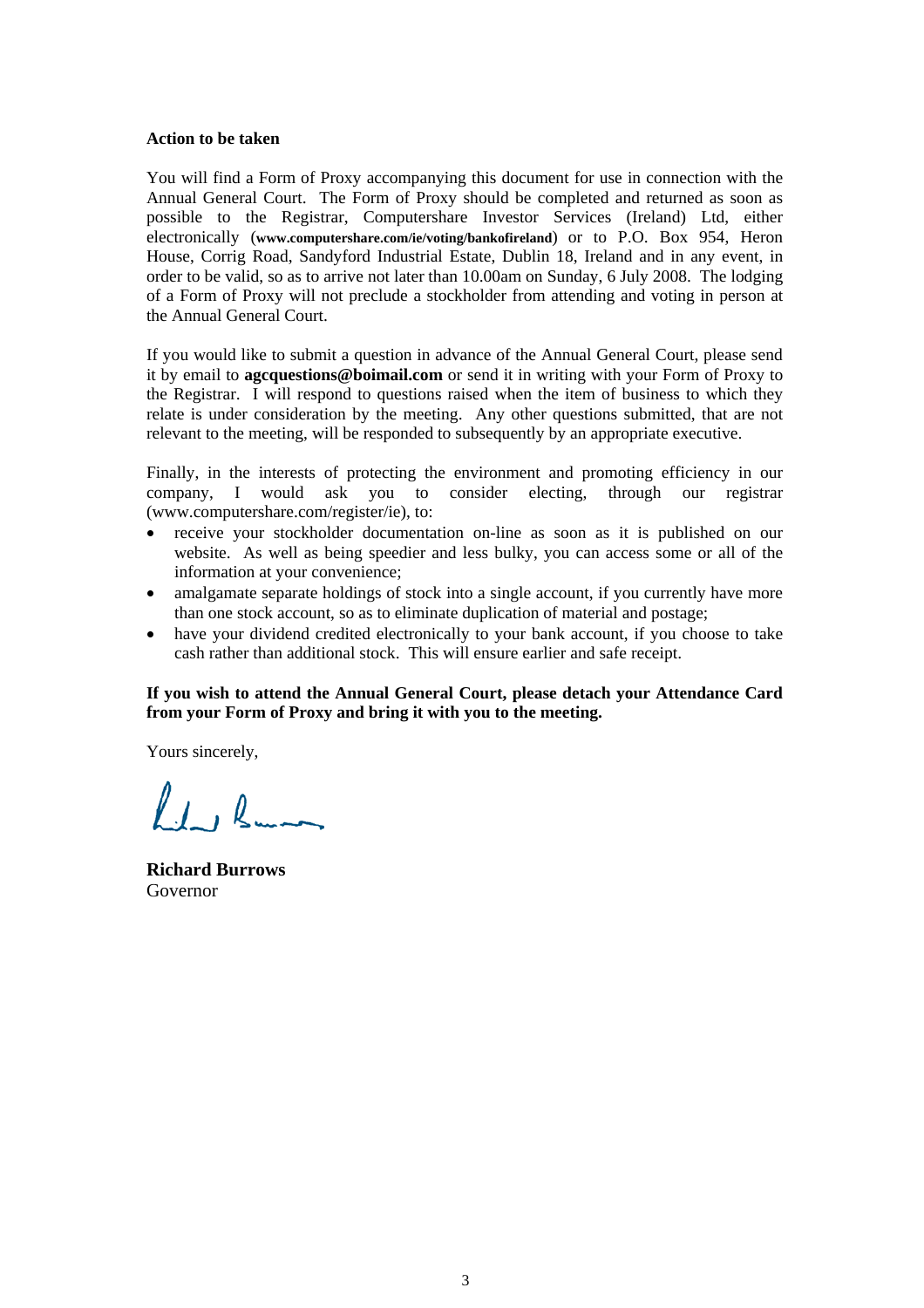#### **NOTICE OF THE ANNUAL GENERAL COURT**

**NOTICE IS HEREBY GIVEN that the Annual General Court of The Governor and Company of the Bank of Ireland (the "Bank") will be held on Tuesday 8 July 2008, at 10a.m. in the RDS, Merrion Road, Ballsbridge, Dublin 4, Ireland, for the following purposes:-** 

- 1 To receive the report of the Directors and the accounts for the year ended 31 March 2008.
- 2 To declare a dividend.
- 3. To re-elect the following Directors by separate resolutions:-
	- (a) Mr Richard Burrows \*
	- (b) Mr David Dilger \*
	- (c) Mr George Magan \*
	- (d) Mr Declan McCourt
	- (e) Mr John O'Donovan

\* denotes member of the Group Remuneration Committee

- 4 To authorise the Directors to determine the remuneration of the auditors.
- 5 To consider and if thought fit pass the following resolution as a special resolution:-

#### "THAT

- (a) the Bank and/or any subsidiary (as such expression is defined by Section 155 of the Companies Act, 1963) of the Bank be generally authorised to make market purchases (as defined by Section 212 of the Companies Act, 1990 (the "1990 Act")) of units of Ordinary Stock of the Bank having a nominal value of  $\Theta$ .64 each on such terms and conditions and in such manner as the Directors or, as the case may be, the directors of such subsidiary, may from time to time determine but subject, however, to the provisions of the 1990 Act and to the following restrictions and provisions:
	- (i) The maximum number of units of Ordinary Stock authorised to be acquired pursuant to the terms of this resolution shall, subject to the proviso hereinafter set out, not exceed 99 million units;
	- (ii) The minimum and maximum prices which may be paid for any such units of Ordinary Stock shall be determined in accordance with Bye-Law 40 of the Bye-Laws of the Bank;
- (b) the Bank and/or any subsidiary (as such expression is defined by Section 155 of the Companies Act, 1963) of the Bank be generally authorised to make market purchases (as defined by Section 212 of the 1990 Act) of units of Non-Cumulative Preference Stock of Stg£1 each of the Bank (the "Sterling Preference Stock") and units of Non-Cumulative Preference Stock of €1.27 each of the Bank (the "euro Preference Stock") on such terms and conditions and in such manner as the Directors or, as the case may be, the directors of such subsidiary, may from time to time determine but subject, however, to the provisions of the 1990 Act and to the following restrictions and provisions:
	- (i) The maximum number of units of Sterling Preference Stock authorised to be acquired pursuant to the terms of this resolution shall, subject to the proviso hereinafter set out, not exceed 1,876,090 units;
	- (ii) The minimum and maximum prices which may be paid for any such units of Sterling Preference Stock shall be determined in accordance with Bye-Law 40 of the Bye-Laws of the Bank;
	- (iii) The maximum number of units of euro Preference Stock authorised to be acquired pursuant to the terms of this resolution shall, subject to the proviso hereinafter set out, not exceed 3,026,598 units;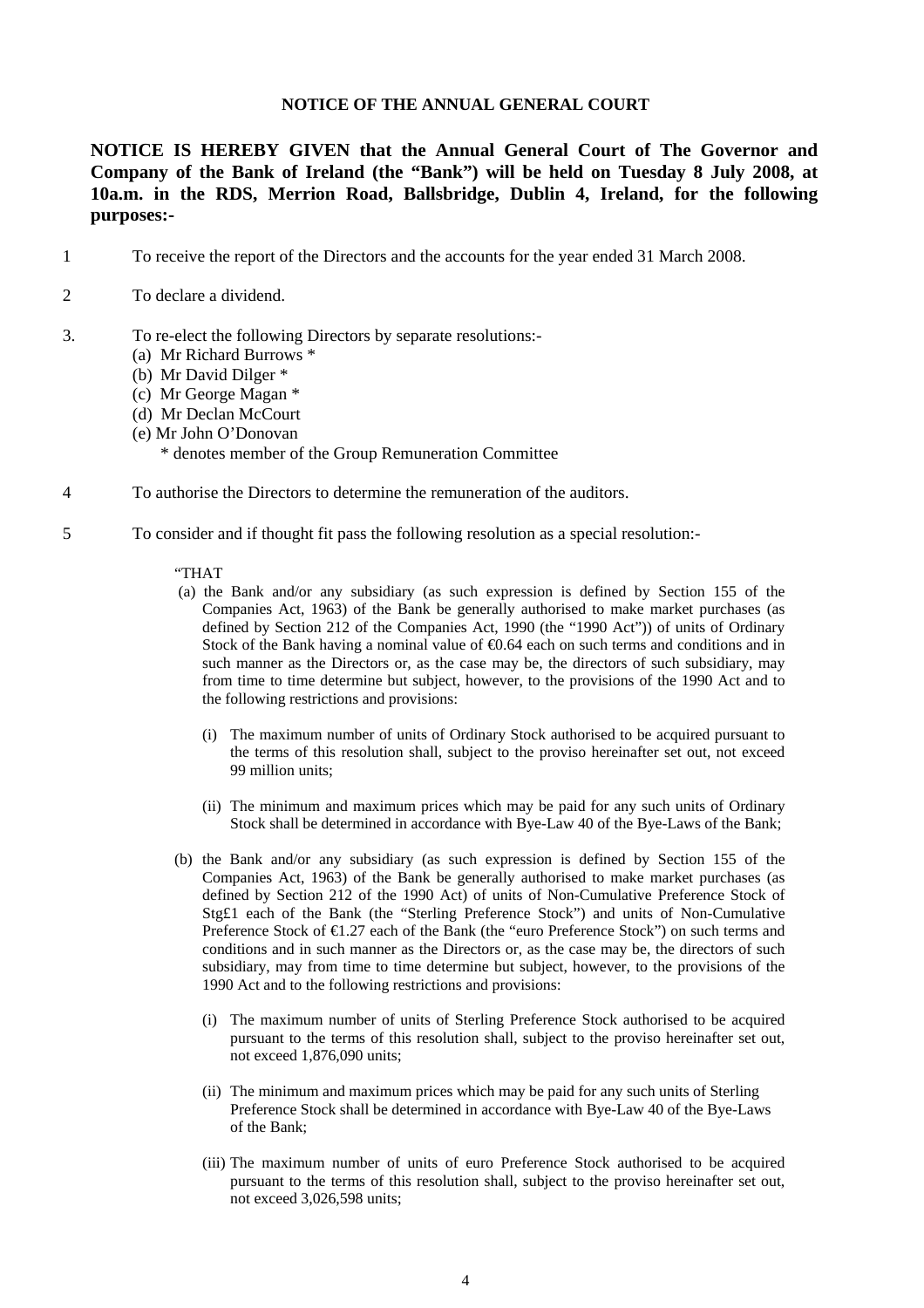(iv) The minimum and maximum prices which may be paid for any such units of euro Preference Stock shall be determined in accordance with Bye-Law 40 of the Bye-Laws of the Bank;

PROVIDED THAT the nominal value of the units of Ordinary Stock, Sterling Preference Stock and euro Preference Stock acquired pursuant to the terms of this resolution shall not exceed ten per cent. of the nominal value of the issued capital stock of the Bank at any time.

 This resolution shall take effect and the authorities hereby conferred shall be effective immediately and shall expire at the close of business on the earlier of the date of the next Annual General Court of the Bank after the passing of this resolution or 7 January 2010 unless previously varied, revoked or renewed in accordance with the provisions of Section 215 of the 1990 Act. The Bank or any such subsidiary may before such expiry enter into a contract for the purchase of units of Ordinary Stock, units of Sterling Preference Stock or units of euro Preference Stock which would or might be wholly or partly executed after such expiry and may complete any such contract as if the authorities conferred hereby had not expired.".

6 To consider and if thought fit pass the following resolution as a special resolution:-

"THAT, for the purposes of Section 209 of the Companies Act, 1990 (the "1990 Act"), the reissue price range at which any units of treasury stock for the time being held by the Bank in accordance with Section 209 of the 1990 Act may be re-issued off-market shall be determined in accordance with Bye-Law 41 of the Bye-Laws of the Bank.

This resolution shall take effect and the authority hereby conferred shall be effective immediately and shall expire at the close of business on the earlier of the date of the next Annual General Court of the Bank after the passing of this resolution or 7 January 2010 unless previously varied or renewed in accordance with the provisions of Section 209 of the 1990 Act.".

7 To consider and if thought fit pass the following resolution as a special resolution:-

"THAT the Directors be and are hereby generally empowered to issue, allot, grant options over or otherwise dispose of Ordinary Stock of the Bank for cash on a non-pre-emptive basis (including the issue of securities convertible into Ordinary Stock) or to agree to do any of the foregoing acts;

PROVIDED THAT the power conferred by this resolution shall:

- (i) be limited to the issue, allotment, grant of options over or other disposal of Ordinary Stock of a nominal amount of €32 million, and
- (ii) expire on 7 October 2009 or on the date of the Annual General Court of the Bank in 2009, whichever is the earlier; and

PROVIDED FURTHER THAT any Ordinary Stock which may be issued pursuant to any employee stock issue or stock option scheme approved by a General Court shall be disregarded for the purpose of both the maximum limit and the expiry date set out above.".

8 To consider and if thought fit pass the following resolution as a special resolution:-

"THAT the Directors be and are hereby generally empowered to issue, allot, grant options over or otherwise dispose of Ordinary Stock of the Bank otherwise than for cash on a non-pre-emptive basis (including the issue of securities convertible into Ordinary Stock) or to agree to do any of the foregoing acts;

PROVIDED THAT the power conferred by this resolution shall:

- (i) be limited to the issue, allotment, grant of options over or other disposal of Ordinary Stock of a nominal amount, at the date of the passing of the resolution, of the lesser of fifteen per cent. of the issued Ordinary Stock or the authorised but unissued Ordinary Stock in the capital of the Bank, and
- (ii) expire on 7 October 2009 or on the date of the Annual General Court of the Bank in 2009, whichever is the earlier; and

 PROVIDED FURTHER THAT any Ordinary Stock which may be issued pursuant to any employee stock issue or stock option scheme approved by a General Court shall be disregarded for the purpose of both the maximum limit and the expiry date set out above.".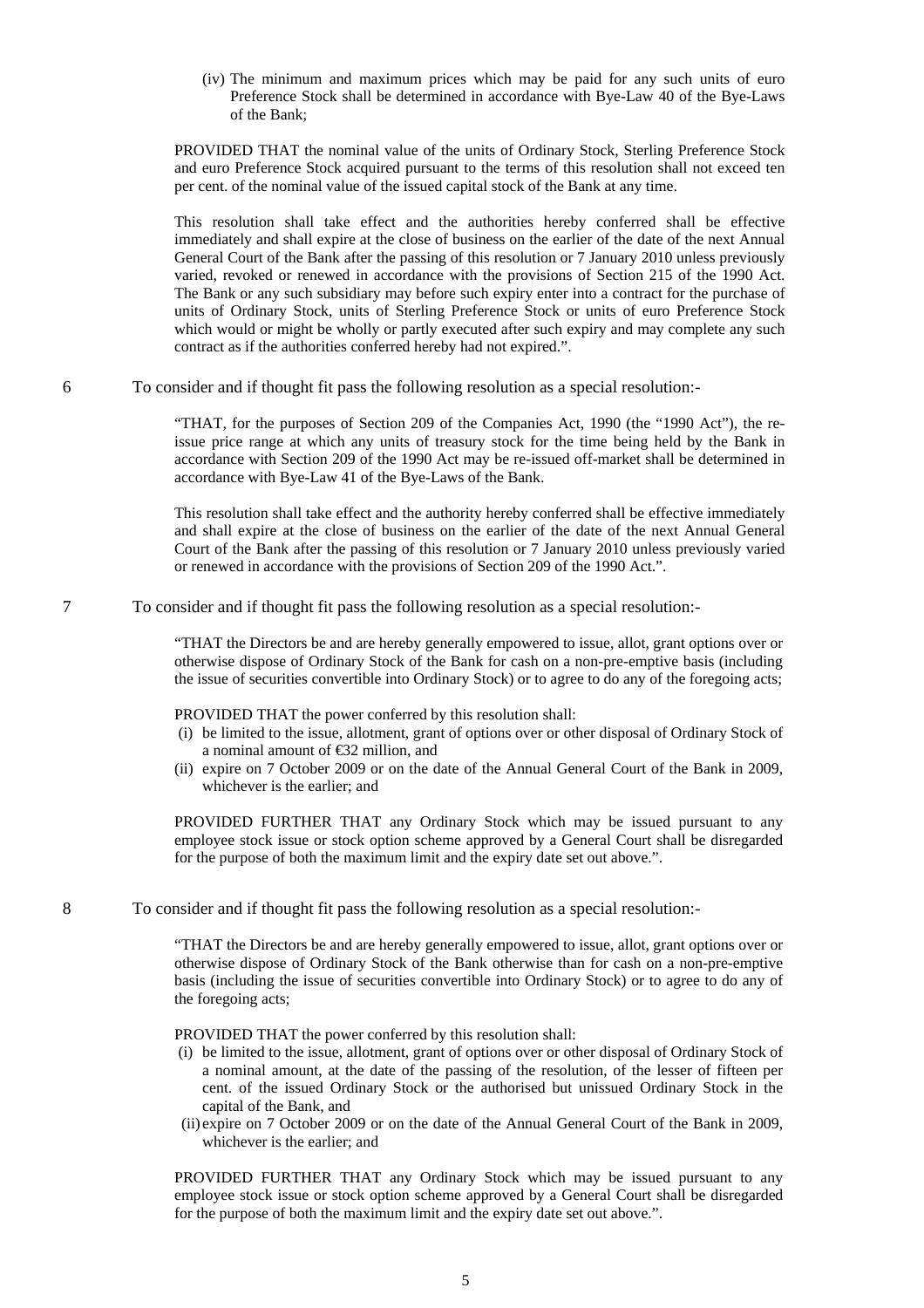9. To consider and if thought fit pass the following as a special resolution:-

"THAT the Bank be and is hereby authorised, subject to and in accordance with the provisions of the Transparency (Directive 2004/109/EC) Regulations 2007 ("the Regulations") and in addition to any other powers conferred by the Bye-Laws, to use electronic means (within the meaning of the Regulations) to convey information to any member, holder of debt securities or other person, including, without limitation, by making such information available on a website; and

the Bye-Laws of the Bank be amended as follows:-

- (i) by inserting the following phrase after the word "2000" in the definition of "electronic communication" in Bye-Law 1: " "electronic communication" shall include the making of information and/or documents available on a website or by delivering, giving or sending the same by electronic mail;";
- (ii) by inserting a comma after the word "otherwise" in Bye-Law 138(a) and the phrase: "provided, however, that where such electronic communication has been sent to the Bank, the Bank has agreed to its receipt in such form.";
- (iii) by inserting a new Bye-Law 138(b) as follows, re-numbering Bye-Laws 138(b) (d) as 138(c) - (e) respectively and inserting "(d)" after "(c)" in the first line of Bye-Law 138(e) as renumbered:
- "(b) Where a notice, document or other communication is delivered, given or sent by electronic means or in electronic form, whether as an electronic communication or otherwise, it shall be treated as having been delivered, given or sent:
	- (i) if delivered, given or sent by electronic mail, at the time it was sent; or
	- (ii) if delivered, given or sent by being made available or displayed on a website, when the recipient received or is deemed to have received notice of the fact that the notice, document or other information is available on the website."

**By Order J B Clifford, Secretary Bank of Ireland Head Office Lower Baggot Street Dublin 2. 10 June 2008** 

#### **Notes**

- I. A Form of Proxy relating to the meeting accompanies this document. To be valid, Forms of Proxy must be returned either electronically (**www.computershare.com/ie/voting/bankofireland)** or to P.O. Box 954, Heron House, Corrig Road, Sandyford Industrial Estate, Dublin 18, Ireland, so as to reach the Registrar, Computershare Investor Services (Ireland) Ltd, no later than 10.00am on Sunday, 6 July 2008.
- II. In accordance with Regulation 14 of the Companies Act, 1990 (Uncertificated Securities) Regulations, 1996 for the purposes of determining which persons are entitled to attend or vote at the Annual General Court and the number of votes which such persons may cast, only those persons on the Register of Members of the Bank at the close of business on 30 May 2008 shall be entitled to attend or vote at the Annual General Court.
- III. The dividend, if approved, will be paid on or after 23 July 2008.
- IV. A holder of Ordinary Stock entitled to attend and vote at the Annual General Court is entitled to appoint a proxy to attend and vote in his/her stead. A proxy need not be a member of the Bank.
- V. Holders of the Sterling and euro Preference Stock, although entitled to receive copies of the annual Report and Accounts and Notice of any General Court, are not entitled to attend and vote at this meeting in respect of their holding of such stock.